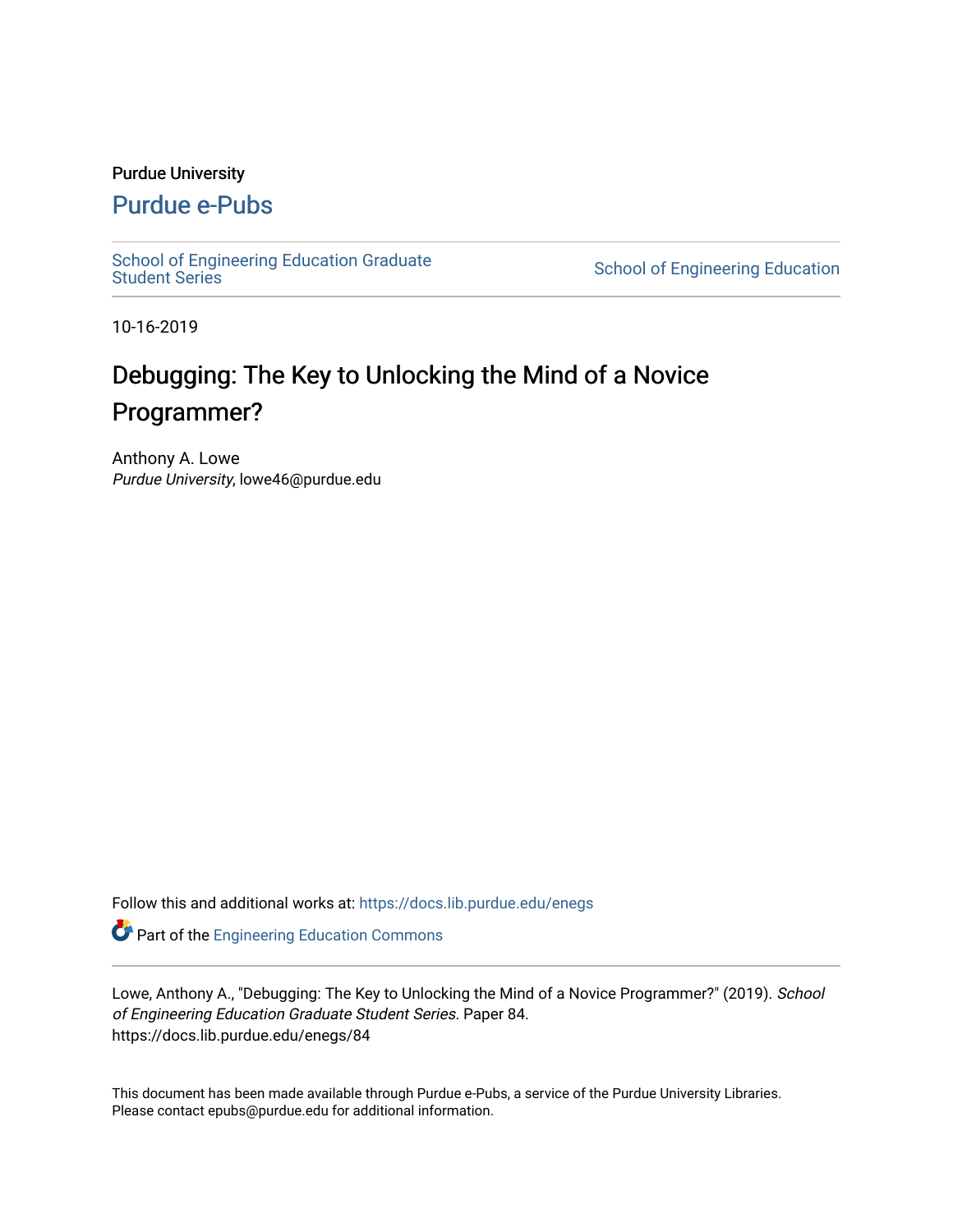# Debugging: The key to unlocking the mind of a novice programmer?

Tony Lowe Purdue University West Lafayette, IN lowe46@purdue.edu

Abstract— Novice programmers must master two skills to show lasting success: writing code and, when that fails, the ability to debug it. Instructors spend much time teaching the details of writing code but debugging gets significantly less attention. But what if teaching debugging could implicitly teach other aspects of coding better than teaching a language teaching debugging? This paper explores a new theoretical framework, the Theory of Applied Mind for Programming (TAMP), which merges dual process theory with Jerome Bruner's theory of representations to model the mind of a programmer. TAMP looks to provide greater explanatory power in why novices struggle and suggest pedagogy to bridge gaps in learning. This paper will provide an example of this by reinterpreting debugging literature using TAMP as a theoretical guide. Incorporating new view theoretical viewpoints from old studies suggests a "debugging-first" pedagogy can supplement existing methods of teaching programming and perhaps fill some of the mental gaps TAMP suggests hamper novice programmers.

#### Keywords— Computer Science, Programming, Education, Debugging, Bruner, Dual process theory

#### I. INTRODUCTION

This research-to-practice full paper suggests a new pedagogical approach to teaching novice programmers. A programmer probably spends more time debugging than writing code, so it follows that learning to debug is equally critical when learning to program. What if debugging is more than a complementary skill, but a more effective way to learning and integrate logic, language, and design? This paper makes a case for a "debugging-first" pedagogy inspired by a new theoretical framework modeling how programmers think, by extension and novices learn. The Theory of Applied Mind for Programming (TAMP), utilizes dual process theory as a replacement model of cognition. Traditional models employ only the 'logical side' of our brain, but TAMP includes intuition and automation as support of reasoning. TAMP leverages the mental representations model described by Jerome Bruner to refine the concept of the notional machine [1]. The next section introduces each theoretical foundation and a brief overview of TAMP before discussing "debugging-first". The goal of TAMP and debugging first is to revisit the conventional wisdom of programming pedagogy and consider new ways to support struggling learners.

#### II. THEORETICAL UNDERPINNINGS

#### A. Dual Process Theory

Dual process theory models cognition as possessing two mechanisms of thought: System 1 is fast and automatic where, System 2 is slow and reasoning [2], [3]. System 2 is responsible for mental tasks which require focus, attention, and integration of new ideas. When programmers trace through code to find bugs, they are primarily employing their System 2. System 2, however, possesses limited resources and demands substantial mental energy without support from System 1. Experience yields automation, which provides programmers with both speed and accuracy, even in simple programming tasks [4]. Researchers often describe "learning to program" in terms of understanding concepts and applying logic, with little emphasis on (but not ignoring [4], [5]) the value of building intuition and automating skills. Deliberate reasoning is vital to many aspects of programming. Our reasoning improves with experience because System 1 implicitly automates the tasks we repeat frequently.

System 1 provides fast, automated responses to situations we have repeatedly experienced. Most System 2 reasoning functions efficiently due to System 1 automation based on prior learning. When notices read code, the language centers in the brain activate to provide meaning [6]. Language processing lives in System 1. Until a novice quickly and easily processes the language, it will be difficult for them to tackle more complex aspects of coding [7]. When novices lack programming language understanding they fill in gaps with meaning from their natural language [8]–[10] or might experience cognitive load which overburdens their thinking as they attempt to juggle syntax, algorithm, and inputs [11]. Overburdening is a very apt way of describing some novice programmers. Burdened novices sometimes stop working or successively jump to alternative approaches rather than considering their mistakes [12]. Teaching should "stress continuous practice with basic materials to the point that they become overlearned" [4, p. 389] to alleviate cognitive load. "Overlearning" describes the creation of System 1 processes which are quick and 'costless' yet requires significant and deliberate repetition to develop.

Dual process theory challenges the epistemology of "knowing how to program". In many classrooms, success in CS1 is measured by how much students remember about programming, rather than how well they can build programs. McCracken et al. [13] reported it was "students' knowledge, rather than their skills, that enabled them to successfully complete their first-year courses" (p. 134). Becoming a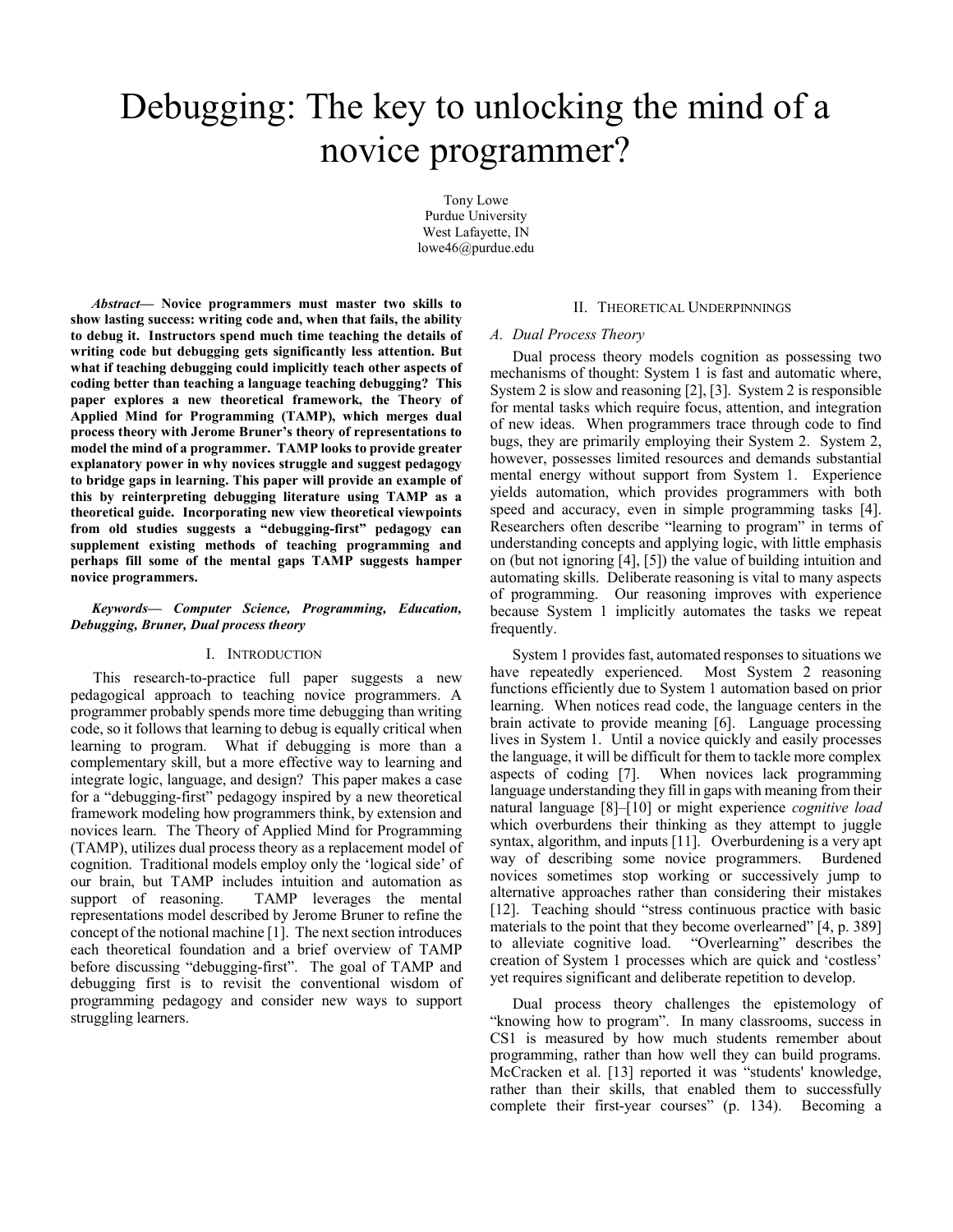programmer requires more than understanding, but the application of concepts to design, implement, and test code based on a problem statement. Many educators promote a 'bottom-up' approach to learning [14], eventually building towards the entire skillset. Dual process theory may hint that these approaches risk developing inflexible skills and ones that have no context in the 'whole task' of programming. A learner must 'overlearn' critical skills, contextualized skills within the steps of programming. A well-designed 'bottom-up' approach may promote automation but defers integration of skills in authentic contexts until much later in the process.

#### B. Bruner's Mental Representations

Dual process theory better models cognition but lacks learning strategies and insufficiently describes the interplay between the two Systems during complex tasks. Many theories describe learning, but Bruner's representational theory offers a model that closely aligns to dual process theory. Bruner proposed three mental representations: enactive, iconic, and symbolic [15], [16]. Enactive representations form implicitly based on our experiences. We develop enactive representations throughout childhood, and each time we see the behavior of a computer. When our smartphone automatically corrects our typing, it sets the expectation that computers 'know what we are saying'. It might come as a shock later when the compiler is unable to understand and correct for our mistakes! Enactive representations are unconscious, context, bound, and automatic; just like System 1. They hold our intuitive prediction of how the world behaves. Enactive representations are tied to action yet are initially context-bound (only relate to a specific experience). They often disagree with the complex rules and concepts which govern the world forming misconceptions. Enactive representations form the foundation of our behavior and must reconcile with other forms of reasoning.

Iconic representations form as we reconcile the experiences captured in enactive representations. Iconic representations are associated with imagery, but not all images are iconic representations. Iconic representations are personal, formed by finding patterns in our experiences. A programmer who started their career in banking may view the proper design very differently than one who started in auto insurance. Bankers think in terms of immediate transactions, where insurance claims take days or weeks to reconcile. The way they see problems solved influences the way they will think to solve future problems. The iconic representations which form for each programmer come from their shared experience, but in some cases may have a common ground which we want to represent in standard terms. Our spoken language provides such a medium for sharing ideas, but we also use diagrams (e.g., flowcharts or UML) or the programming language to capture details efficiently. When iconic representations are shared between people by a formal drawing, they require each party to form a shared mental representation of the same idea. Bruner places formal shared understanding stored in his final representation, symbolic.

Symbolic representations form around shared rules and concepts. Programming languages are the ultimate symbolic representation; people use language as a symbolic shorthand to command hardware (also constructed by people). The symbolic

representations in a programming language embody its author's experience, which may or may not align with our own experience. For instance, some novices initially struggle with loops treating "the WHILE loop as if it generated some kind of interrupt" where "the loop could terminate at the very instant that the controlling condition changed value" [10, p. 69]. Instructors certainly lectured novices on the behavior of the while statement, but the new symbol "while" conflicted with not only with the English word but the enactive and iconic representations that link the word "while" to its experienced behavior. Learning a language by memorizing its rules risks tying that knowledge to unrelated experience, or worse no experience.

Symbolic representations risk becoming inert unless tied to experience. In childhood, we learn first from our enactive experiences building iconic understandings which bind to symbols (words, drawings, signs) we learn from our loved ones and eventually school. Programming instruction tends to flip this sequence, starting by memorizing syntax rules followed with small disjointed examples. Bruner notes that learning from symbolic representations is possible, but "the learner may not possess the imagery to fall back on when his symbolic transformations fail to achieve a goal in problem solving" [17, p. 49] (emphasis mine). For Bruner, experience and knowledge must be tied together, which occurs in iconic representations. CS education literature is full of examples where students can answer questions about programming, but fail to apply that knowledge when most needed [13], [18]–[20]. Bruner's representations, in conjunction with dual process theory, can be used to enhance an existing mental model of programming, the notional machine.

#### C. The Notional Machine

Du Boulay, O'Shea, and Monk [1] described the notional machine as a programmer's mental model of a programming language. Every programmer forms their unique notional machine for the language they are using, which allows the mental execution of source code. The notional machine helps novices to read, trace, design, or write code [21]. Sorva [22] also refers to the notional machine as "programming dynamics". A programmer must be able to mentally model the execution of code at times to plan algorithms and predict the results of the written code.

Researchers have suggested many strategies for developing the notional machine, with limited success. Some suggest simple languages with clear syntax and limited ruleset are easier to learn [1], [23] since every language includes hidden actions that "have to be inferred by the novice unless special steps are taken" [1, p. 238]. Instructors should shield learners from unnecessary details while making the "hidden inner state" visible to show the connection between language and action. The notional machine seems to require both an understanding of the language (symbolic) tied to 'hidden behavior (enactive) yet without a clear role for the iconic representation Bruner describes as being critical for building problem-solvers. The next section looks to expand the notional machine to address this gap in learning.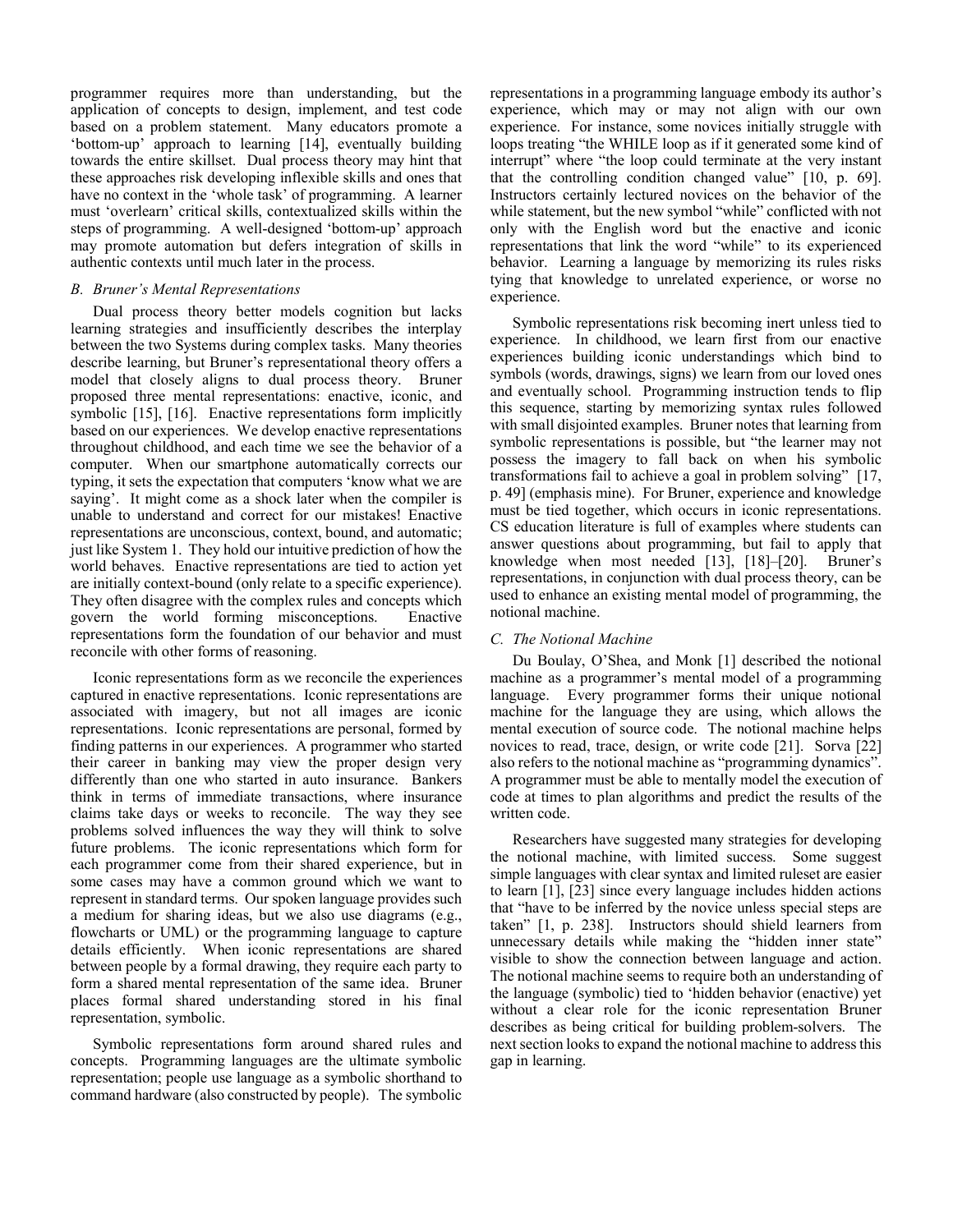#### D. The Applied Notional Machine

The Applied Notional Machine (ANM) reimagines the notional machine under Bruner and dual process theory. Programming knowledge is not a static schema of facts, but a mix of concepts and skills applied in dynamic novel ways. Intuition gives experts hints to solve problems based on past strategies [24], which the rational mind applies to details of the problem at hand. Using Bruner's representations (Figure 1), an experienced programmer has learned the syntax and semantics (symbolic), formed automated processes to read, write, and execute code (enactive), and can dynamically form a design/algorithm (iconic) utilizing the learned symbolic and enactive representations.



Fig. 1. The Applied Notional Machine

Each representation forms over time and continues to grow through new and varied experiences. Novices will struggle as they neither hold perfect understanding syntax, nor the experience which breeds automation and lack the repertoire of example solutions from which experts draw. The notional machine ignores the role of algorithm and context, which presents a challenging for novices [25]–[28]. The ANM provides a way to model the gradual transition from a 'monolithic' look at language and algorithm into discovering the function of language feature independent from contextualized use. The improved granularity of the ANM hints at both ways of teaching and assessing maturity in learners. Novices need to learn more than facts about the language to create enactive representations. But they also need to experience similar but varying code samples which help form the generalizations stored in iconic representations. The ANM provides a foundation for 'debugging-first' as a way of establishing and integrating each of these three representations

#### E. Theory of Applied Mind for Programming

The Theory of Applied Mind for Programming (TAMP) provides a model of the cognition of programmers using dual process theory and Bruner as a foundation<sup>1</sup>. An individual uses a theory of mind to "impute mental states to himself (sic) and others" [29, p. 515]. While there are undoubtedly infinite variations on how people program, the use of dual process theory, Bruner's representations, and the notional machine provide a vocabulary to describe the common mental structures that enable programming competency. Dual process theory more effectively explains how experts acquire and utilize knowledge. Bruner's representations provide a model for how established skills and emerging information are blended to produce working ideas. Programming demands interaction of

very complex ideas in creative ways, often tacitly. When programming challenging tasks with unclear heuristics, computation mimics cognition using artificial neural networks [30], [31], yet we often attempt to teach the same brain by defining programming heuristics. TAMP attempts to differentiate logic-based programming tasks versus once that are driven by tacit knowledge.

TAMP provides a model of learning based on new epistemological definitions of programming. Reading, parts of writing, and mentally executing code process in System for experienced programmers and only form with practice. Drilling activities alone, however, risk building skills which do not transfer when needed. A novice who uses an integer for every numerical variable may be doing so out of habit rather than evaluating the needs of the problem at hand. We saw earlier, Bruner suggests knowledge integrated with experience better supports problem-solving [17]. Automated skills only aid in creative tasks when they link a variety of experiences and the conceptual knowledge defined in symbolic representations. Dual process theory helps segregate subject mastery into essential skills and concepts, while Bruner's model helps bind knowledge to applied uses like analysis, design, testing, and debugging, to name a few.

TAMP suggests shifting the start of programming education away from the programming language. Programming languages are essential, but not the central skill in programming any more than literacy is the central skill in being an enthralling storyteller. Knowing the rules of syntax and semantics is like memorizing words of a second language without understanding the culture. To be a programmer, you must learn common patterns for solving problems, as good storytellers call upon archetypes and cultural icons to tell compelling stories. Young children learn the essence of a good story long before receiving formal language instruction. One of the most enduring memories of my toddler daughter is her spontaneously exclaiming "ICE" from the back seat as we sat at a gas station. She was years away from formal schooling yet used her "ABC's" and experience listening to hundreds of stories in recognizing the big red word on the side of a metal machine selling ice. TAMP suggests debugging may provide a critical pedagogy in developing a robust ANM and a less stressful path to learning to program.

#### III. DEBUGGING AS A CRITICAL PEDAGOGY

It little matters how well students understand a programming language or even can write snippets of code if they are unable to complete, and retain the full programming skillset. Many pedagogical approaches in computing education (CEd) provide much-needed scaffolding to support students through the myriad of details required to start a basic program. These support mechanisms help get struggling novices through their first course, but in the end, a significant percentage of students still fail to meet basic expectations [13], [20]. Perkins [32] provided strategies for addressing these gaps as one of his seven principles of teaching: "playing the whole game". Playing the whole game suggests students see problems in authentic contexts and applying skills in meaningful ways. Debugging may be the last thing programmers do in the development process, but starting

<sup>&</sup>lt;sup>1</sup> In this paper, TAMP is simplified as the amalgamation of the theories in this section but the full theory is forthcoming as part of my dissertation. The 'debugging-first' pedagogy

is an offshoot of the pedagogical suggestions offered by TAMP, which also looks to provide aid in research.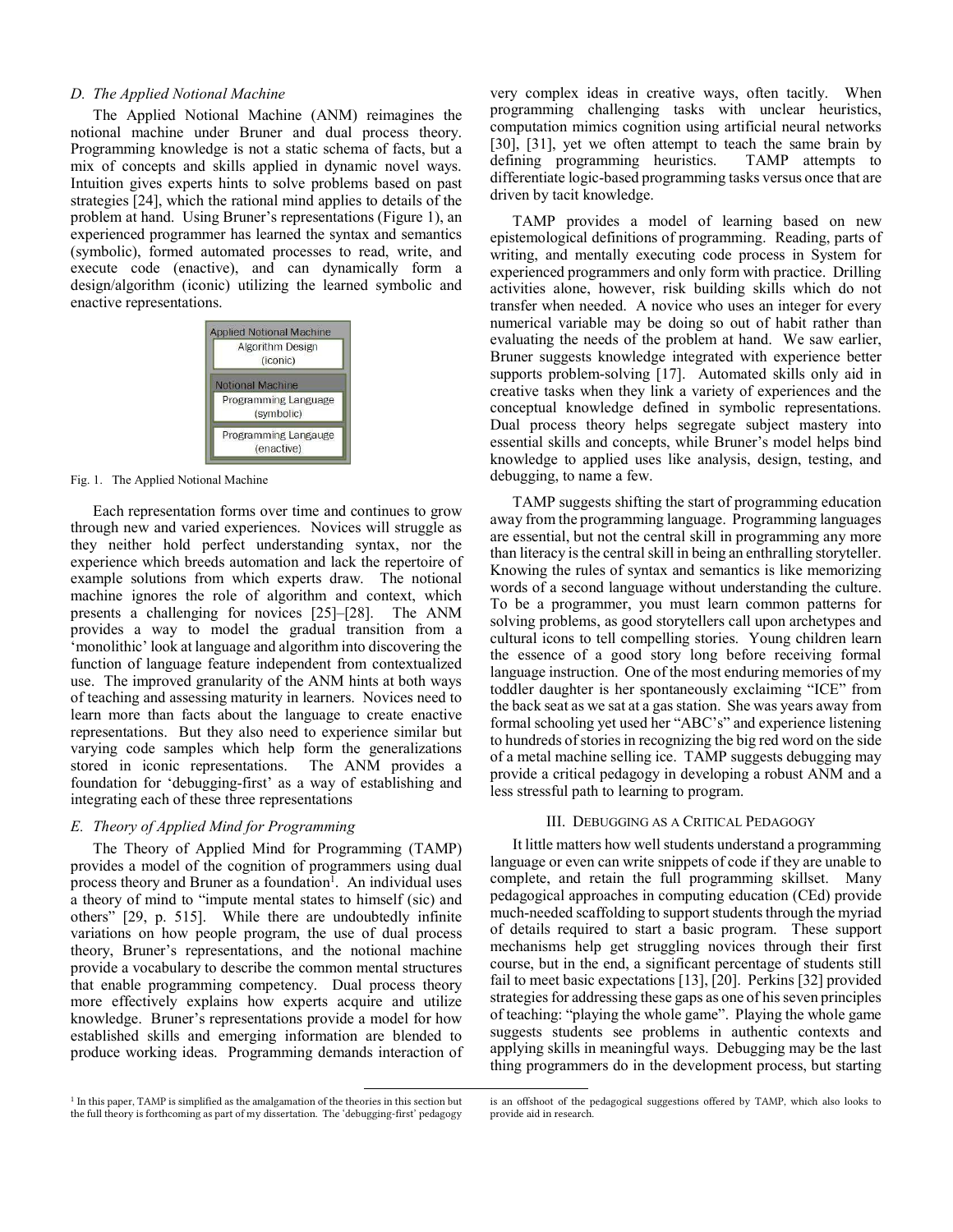by teaching debugging provides an authentic look at the whole game of defining, designing, writing, testing and of course fixing code. The "whole game" approach battles the perception that CS1 is only about learning a language[13], [33]. This section investigates the limitations of tracing as a "small game", uses TAMP to identify potential gaps in knowledge base on past studies, and describes how debugging better manages complexity and builds the missing skills novices require to excel at programming.

#### A. Authentic Experiences in Programming

Programming pedagogy strategies have bounded past stodgy lecture, but students still struggle to write whole programs despite improvements in conceptual understanding. McCracken et al. [13] listed problem-solving as the major limitation in novices' ability to create programs even after completing one or more courses on programming. They believed instructors do teach the entire process of software development, but students fail to employ the keys steps of defining a problem. Under traditional models of cognition, "being told" sets the expectation that the novice will use new information the next time they encounter a problem. Bruner suggests forming iconic representations is critical in problem-solving. Iconic representations are the integration of knowledge and experiences and are unlikely to develop from a lecture on strategy alone.

The ANM suggests designing an algorithm to solve a problem is guided by intuition and supported by reasoning. Novices must blend facts about a language with examples they have previously encountered, and do this best when this information is "overlearned". Before a novice acquires automated skills and forms a library of intuitive design approaches, their knowledge must be actively recalled by System 2. Researchers describe novices knowledge under these circumstances as 'fragile' [19]. Lister et al. [18] consider training a critical skill in building and measuring programming maturity but noted its 'fragility' in participants. Insufficient maturity and support from System 1 may be the root cause of the fragility [34]. Building mature iconic representations seems not only to be required for problem-solving but in precursor activities as well.

Computing educational research (CEdR) offers many approaches to introducing novices to complex ideas with varying levels of 'whole game' support. Literature describes worked examples [25], [35], [36], tracing [18], [37], [38] Parsons problems [28], [36], among others, but with little widespread, or in some cases even consistent, reports of longterm success. Each of these approaches focuses on a 'part of the game' and sometimes using less than authentic methods. A professional programmer may employ mental tracing, but most often pairs this with computer-supported log files or debugging. TAMP's alternative view of cognition suggests teaching methods that may feel less direct may actually construct vital mental structures for novices.

#### 1) Why the 'Small Game' Fails

A common strategy for managing with complexity is decomposition. Instructors decompose complex concepts into simpler or less intertwined ideas and hope by dividing it eases the student's ability to concur the subject. Educators isolate

pieces of a topic by carefully constructing 'scaffolding' [39], which focuses student work on the target ideas and completes unrelated pieces of problem-solving. Programming books typically introduce one language construct at a time using a nearly universal ordering of subjects [14], [40]–[43]. Assignments isolate constructs for demonstration purposes to drive conceptual knowledge (symbolic) but provide few authentic examples (enactive) the novice will encounter when it comes time to solve problems in code. Examples artificially imagine algorithms with no useful feature other than showing a specific function. Variables named "x" and "temp" dominate much of the sample code. The lack of specificity and context clues reduces the production of the iconic representations vital for deciphering patterns. A mature ANM needs conceptual understanding, but equally vital is the intuition only constructed within authentic contexts.

Tracing is a common activity in programming education. Tracing provides interactive code examples to execute and predict the outcome mentally. Tracing continues to be a standard pedagogical tool and research topic, despite students distaste for the activity [12], [22] and research showing it may [28] or may not [37] help students write code. Tracing, done well, seems a perfect method for maturing the ANM, as it demands exercising conceptual understanding, form mental models of the algorithm, and experience the code's execution. The trouble with tracing is twofold: 1) without engaging the computer, it is less authentic and may not invoke shared iconic imagery, and 2) it can be accomplished line-by-line [38] circumventing the creation of deep mental models of algorithms.

Educators may hold similar misconceptions about novices that novices hold about computers. Pea [8] described the "superbug", where novices attribute the computer with greater understanding due to its sometimes clever results. Computers process code one line at a time, but do not form greater meaning from the process. Some effort has been started to teach novices to 'reverse engineer' meaning [25], [26], but TAMP suggests this is an implicit skill best learned within the 'whole game'. The biggest obstacle in tracing is the lack of built-in feedback. How does the novice know if they traced successfully and where they went wrong? It is understandable why instructors wish to avoid using the computer until novices are more proficient, but the cost is authenticity, which may diminish the quality of learning.

#### 2) Playing the Whole Game

Debugging provides an authentic context for many contributory programming skills such as tracing. While debugging a programmer must form and manage numerous mental representations, as shown in Figure 2. Tracing shortcircuits a number of these representations less by scaffolding them than obfuscating them. Most tracing problems ignore the very existence of a larger design, motivating problem, and even specific test case which inspired the inputs for the trace. Debugging, even if scaffolding the learner with the details of these representations, contextualizes tracing within the larger process.

Debugging provides intrinsic motivation to tracing, that provides immediate feedback. Tracing problems must hide the correct answer to test the learner. Debugging provides the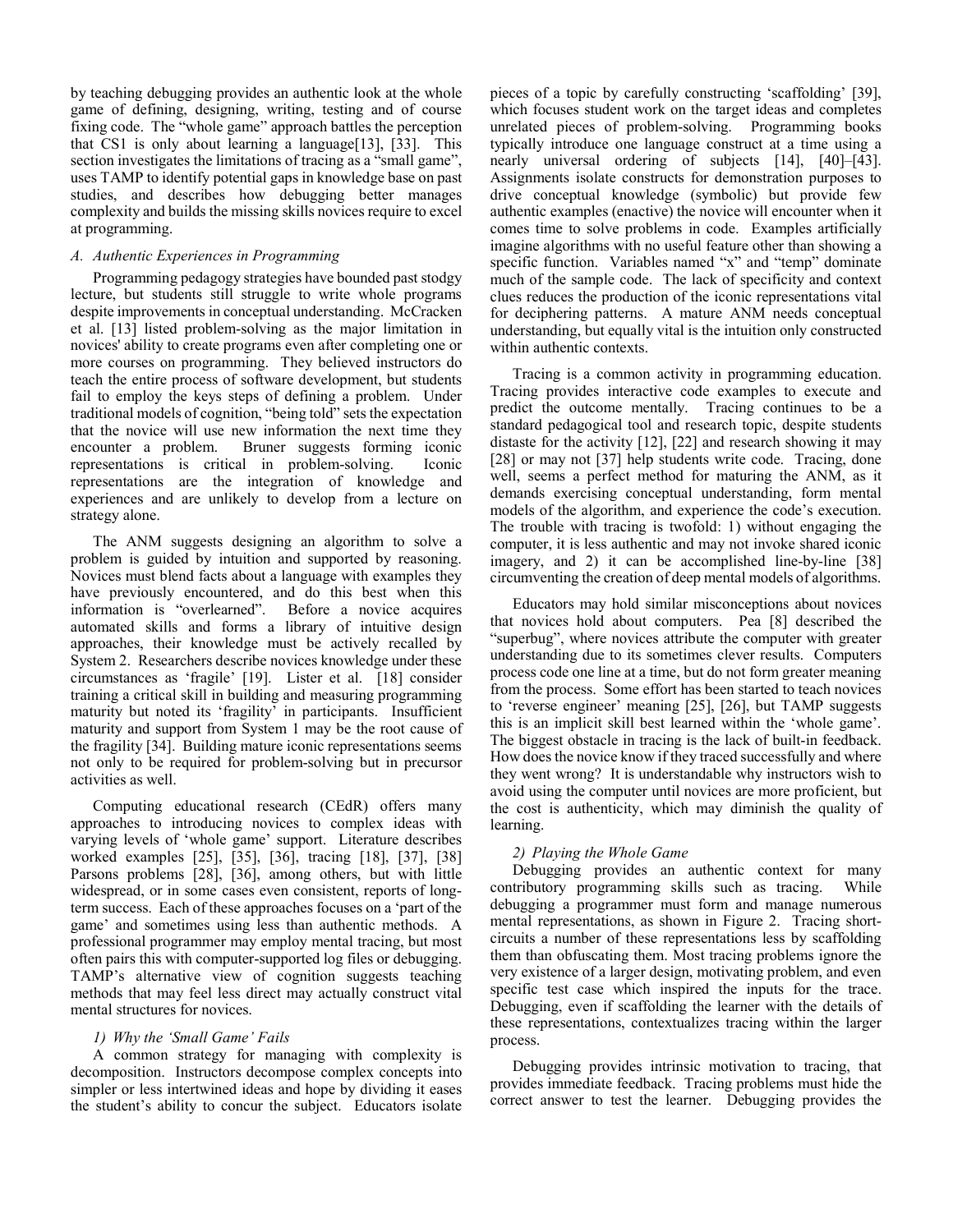answer, so the learner knows their trace is incorrect until they can produce the same answer. Successful debugging goes further in demanding the novice to form a mental model of the actual and expected execution and reconcile the differences.

Moving from tracing to debugging may build 'the right types' of mental models but at the cost of added difficulty. In tracing the learner can at least guess and answer and be finished, where debugging goes on until solved. Novices can be scaffolded to start debugging using the same strategies for teaching coding.



Fig. 2. Mental Representations in Debugging vs. Tracing

Worked examples demonstrate writing code [44], which easily translate to debugging. Debugging examples can present strategies for debugging (also tacit knowledge) where the demonstration follows an expert as they trace variables comparing expected and actual results. Debugging examples would be markedly easier than writing code as they can ignore syntax outside any changed lines! Debugging worked examples can instead promote forming high-level mental models by describing the test case, significant functional steps, and annotating assumptions. At some point, a novice will need to acquire the details of the language, but their first experience can be less stressful and more closely resemble the authentic tasks of professional programmers.

#### B. Evidence from Debugging Literature

CEdR includes streaks of interest in debugging reporting common themes yet resulting in seemingly little impact in the classroom. This section looks at the sometimes-contrary findings from various studies on debugging through the lens of TAMP.

#### 1) TAMP and Debugging

Some researchers point to misconceptions as a roadblock in learning to debug. Many CEd researchers seek misconceptions to aid novices [10], [21], [45], [46]. Identifying misconceptions may not help novices, however. Ben-Ari [47] counters that "merely listing misconceptions is fruitless; a description of the underlying model and a prescription for constructing a modified one must be given" (p. 258). Ben-Ari describes building the same type of model described in the ANM, to encompass the algorithm and language. McCauley et al. [48] summarized that other research "[debunked] the notion that misconceptions about language constructs are the cause of most bugs… educators can

help novices by making them aware of the types of nonconstruct-based problems they may experience" (p. 70). Unfortunately, this advice is only partially helpful. If addressing misconceptions about a language does not universally fix problems, will address misconceptions about the construction of algorithms?

 TAMP supports Ben-Ari's view that 'knowing' misconceptions is secondary to correcting the mental representations that spawn them. Think of a misconception as a bug in a novice's mind. As with any bug, we hope a single process contains the bug, and a single change corrects all instances. Unfortunately, our brain does not structure knowledge so cleanly. A misconception can only be explicitly corrected when newly learned and when no prior knowledge exists. Since most action is supported by System 1, only varied repetition can replace the old habits and triggers. Telling a novice their mistake in a for loop may fix that code, but may not fix their next for loop, or the same type of mistake in while loops or recursion. Debugging activities may prove slightly more transferrable as they start with the nature of the problem in which debugging occurred, not the surface details of the solution. Being aware of a problem does not correct "bad habits" which require replacement through better enactive representations.

A programmer's ability to build robust mental models seems to be an indicator of success. Katz and Anderson believed "a person must first come to understand or have a representation of the device being repaired" [49, p. 352] to troubleshoot any problem. They compared the time participants took to debug their own versus another person's LISP code. People debugged their code significantly quicker, but only because many failed to find bugs in other people's code. When participants found bugs in their peer's code they were only slightly slower (statistically insignificant) than their own. When people are debugging their code, they not only have a mental model of their anticipated behavior, they also hold one for their test cases. Many of the participants could not derive sufficient test cases for their peer's implementation in the 20-minute time limit for the activity, yet when the program was similar to one they have worked on previously, they did better. Forming and holding mental models proved a significant factor in the speed of debugging.

A programmer forms the same types of mental models in each phase of programming. Vessey [50] captured the strategic goals of debuggers:

- Determine problem
- Gain familiarity
- Explore program structure and function
- Repair the error (p. 471)

Vessey's steps form the same mental representations from Figure 2 that programmers form in constructing code. In fact, the "difficulty of debugging is not in repairing the error but rather in the earlier stages of the troubleshooting process" [48, p. 78]. The required skills Vessy and McCauley et al. describe creating a "chicken-and-egg" scenario for novices. To be a reliable debugger they must be good at each step leading up to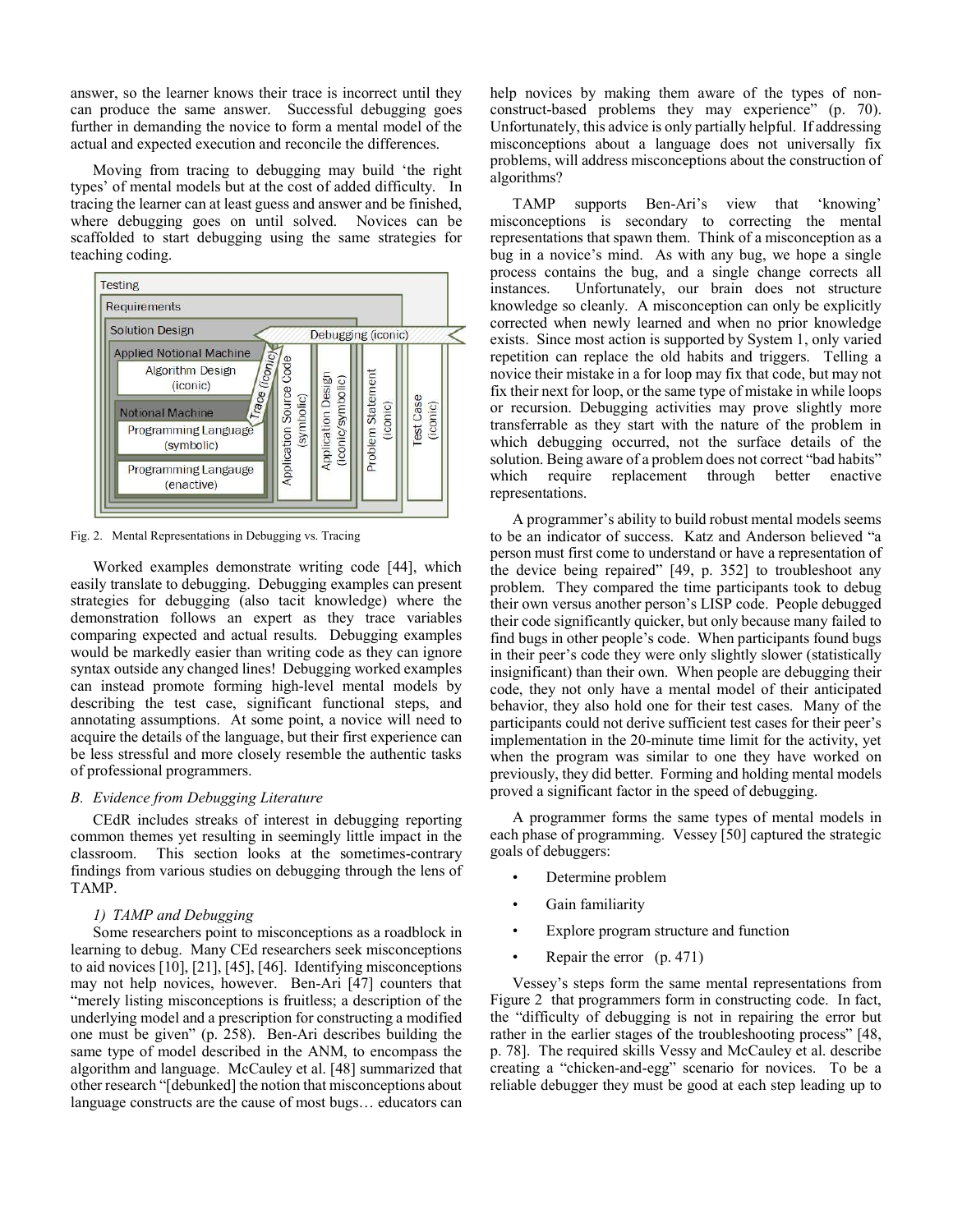debugging, but without debugging, how do you correct mistakes in design and code?

#### 2) Using Debugging to Teach Programming

Starting with debugging seems counter-intuitive as a way of teaching programming. How can someone fix problems in a language they do not understand? Understanding the programming language does not mean you create code any more than learning Greek prepares you to challenge Socrates or Plato in philosophy! Experts, tend to forget that novice is unable to see the nuanced between language constructs, it is all strange and new. They tend to assume one skill translates right into the next, but Ahmadzadeh et al. [51] reported a substantial number of their "good programmers" were not "good debuggers". Being a programmer requires the application of knowledge, not just remembering.

A debugging pedagogy should promote building the mental representations required to understand a software solution. The 'bottom-up' approach attempts to develop mastery of basic skills before integration. Debugging-first offers a 'top-down' approach that focuses on building understanding contextualize skills. Table 1 shows a series of activities focused on building the representations from Figure 2.

TABLE I. ACTIVITIES TO FORM MENTAL REPRESENTATIONS

| <b>Activities</b>                       | <b>Representation</b>     |
|-----------------------------------------|---------------------------|
| Define test cases and specific test     | <b>Test Case</b>          |
| scenarios                               | Problem Statement         |
| Debugging example isolating the area of | <b>Application Design</b> |
| concern                                 |                           |
| Tracing code execution to locate the    | Source Code               |
| error                                   |                           |
| Fix the error                           | ANM                       |

Defining test cases forms and tests understanding of the problem as the novice must consider helpful inputs paired with expected outputs. Instructors can provide full working systems in which to gain hands-on experience with the solution, seeded with strategic bugs. Before 'mundane tracing' even beings, the novice is motivated to solve a problem, not seek an answer. Finding a bug requires the novice to investigate the implementation, deriving meaning, not simply following code line-by-line. The problem may demand close tracing of inputs to seek the failure, but the goal state is known, and always available to provide feedback. Best of all, the novice can do this with a live system, building experience into the 'hidden machine', rather than hiding the computer to prevent 'cheating'.

Debugging pedagogy can utilize the same scaffolding approaches as writing code. Many classrooms start with a "hello world" task where the instructor guides novices through building a tiny example to introduce the toolset and produce a working if rather a useless program. Novices quickly discover the finicky syntax, the compiler is their enemy, and it will be a long time before they get close to the cool things they hope to be able to do with code. Starting with debugging allows novices to experience robust, complex applications immediately yet can still narrow down to small specific features. Worked examples can introduce the process followed by partially completed examples [52] where the novice can perform any step in the process. Coding cannot progress without mastery of syntax, but

debugging can jump between defining test cases, tracing, isolating the wrong line, or correcting individual lines of code. Many problems can use the same scaffolding by introducing new bugs.

For instance, a list of names may be skipping the first item when displayed (e.g., the loop goes from 1..length rather than from 0..length). This bug investigates the rules of how the language stores data in an array/list and how to construct loops. A follow-up can change the requirement present the list from Z-A rather than A-Z demonstrating how loops can navigate a list in either direction. A further bug can be introduced in the creation of the list to break the proper sorting. Each exercise builds upon the same mental model of both the problem statement and intricate architecture that many novices may not even see through CS1. Since examples progressive introduces novices to the complexity of the solution without requiring mastery of each construct involved, or even proper construction of subprograms, yet novices come to see complex applications as the norm, not the exception in code examples. From the beginning, pedagogy novices how to navigate and catalog complex code.

If tracing is a critical pedagogy, debugging provides a stronger form of tracing. Debugging motivates tracing as a natural activity rather than the unpopular one noted earlier. Debugging provides tracers with better feedback, they know the goal state, but also helps to address mental blocks in our cognition. Clancy [45] describes the impact of the confirmation bias amongst programmers. Kahneman [2] describes confirmation bias, when we "seek data that are likely to be compatible with the beliefs [we] currently hold" (p. 81). If we believe a piece of code is well built, it takes strong evidence to convince us otherwise. Novices may struggle to 'see' their mistakes when tracing on paper alone. Katz and Anderson [49] noted that students "seem to be working from a mental representation of the program as well as the listing of the program itself" (p. 363). Kahneman describes System 2 as being "lazy", meaning it may not double-check things System 1 'knows' to be true.

Experts suffer from, but learn strategies to combat confirmation bias. They use debugging tools, or even simple logging to validate their flaws in their mental model. Novices tend to use "the output data in developing a hypothesis about a bug; few reported using the input data" [48, p. 76]. Novices both work a potentially flawed mental model, and do not fully trace from input to output even when debugging! Debugging allows not only for the computer to be available to provide granular data at each step, but to encourage teaching strategies that combat our confirmation bias. Coaching good tracing habits in debugging activities can motivate students and teach them how to mature their mental models with data from execution.

Debugging also provide a mechanism of forming a notional machine, particularly as described within the ANM. Initially, a novice struggles to separate language from the algorithm. The ANM says instruction builds the symbolic aspects of the notional machine, and practice builds the enactive, where the iconic forms through variation. The example just described provides a means of merely introducing such variety while managing complexity. Anderson and Jeffries [53] note, "error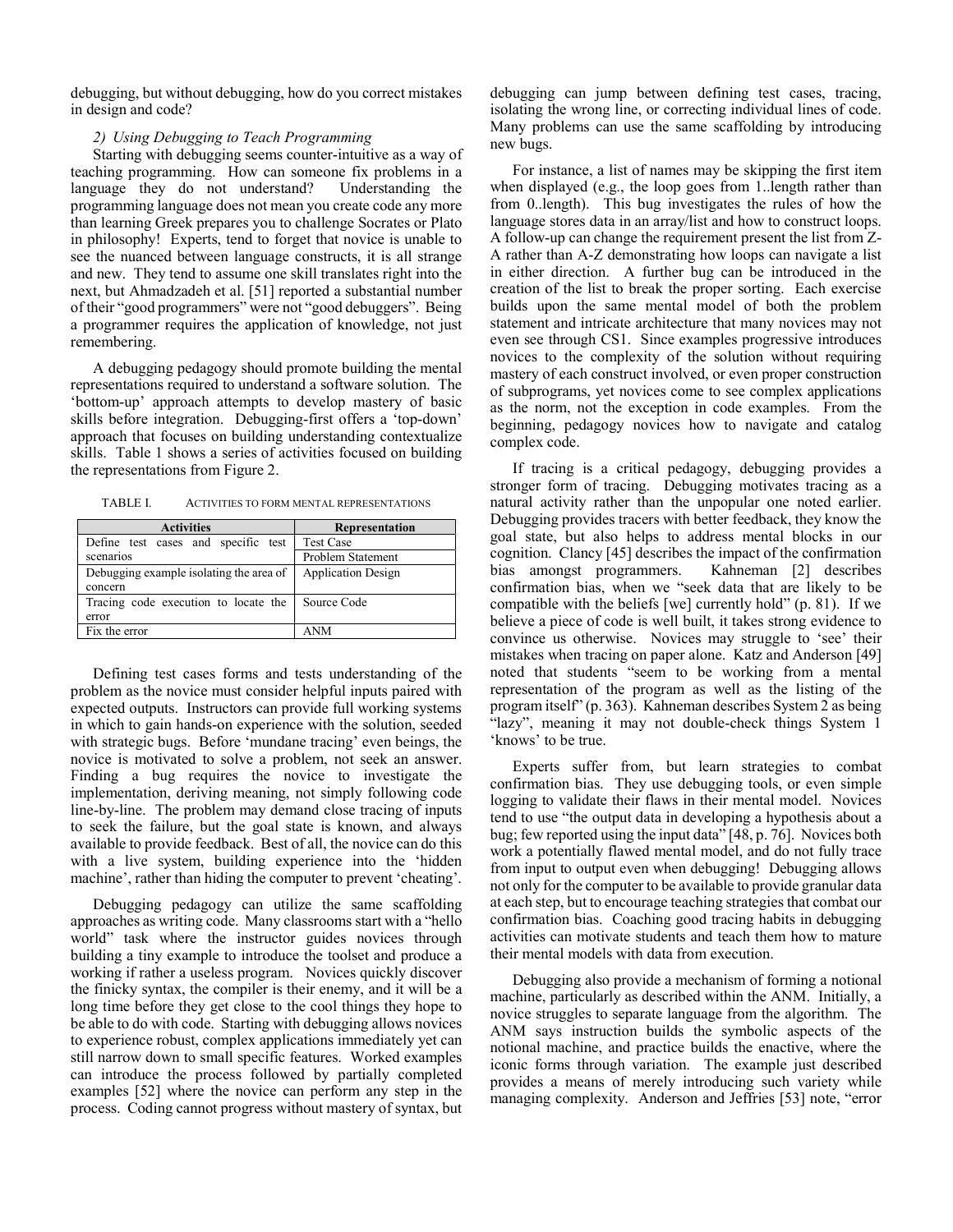frequency is affected by the complexity of the components of the problem to be solved" (p. 129). When the majority of examples novices first see are isolated and simple their notional machine will be limited. It takes the rare individual who can take two very complex ideas (like loops and conditional statements) and blend them in precise ways without seeing examples of their combined use first. In school, I was a proficient saxophonist, yet despite being adept at reading music, the piano confounds me. I can understand the basics of melody a single hand, but the saxophone did little to prepare me for each hand independently producing chords. Expertise at small aspects of coding may not translate into the process of programming without explicit guidance.

Programming requires mastery within both System 1 and 2, which changes the nature of 'knowing'. Instructors cannot assume that knowledge is consistently applied once 'learned'. Anderson and Jeffries [53] observed: "a given subject will not make the same error on all problems of a given kind; he or she is much more likely to give different kinds of responses to equivalent problems." They add to the many descriptions of fragile knowledge, which TAMP begins to explain and address. Intuition drives maturity in novices more than memory. Building robust intution requires diverse experiences in authentic programming actiities. Debugging tasks allow instructors to target lessons within complex code by baking in strategic bugs. These lessons cater to the 'hidden machine' and build the System 1 processes/enactive representations required to support complex thinking. Just like reading storybooks to children, novice programmers can engage with complex ideas long before they are mature enough to produce such stories themselves.

#### C. Building Debugging Pedagogy

The teaching through debugging shifts the early workload onto the instructor. While any pedagogy that provides scaffolding by definition shifts work from student to instructor, debugging-first means instructors are building more extensive, complex applications rather than simple, isolated exercises. An entire working application (or several) needs constructing, before creating variants to place interesting, but not too interesting, bugs. The code should ideally display the preferred style and design as each example is unconsciously adopted as 'correct' by System 1. TAMP can help to guide pedagogy in aligning with how people think and learn.

#### 1) Selecting a project

Selecting the appropriate domain for coding examples is trickier than it may seem. McCracken et al. [13] thought a calculator would be a simple challenge as any college student taking a programming class must have used a calculator, yet ironically Du Boulay et al. [1] warned twenty years prior that most people have little understanding of the inner workings of calculators. McCracken et al.'s students did not demonstrate an in-depth understanding of any part of the problem space, and some struggled even to start. Any chosen domain could alienate some group of students as not everyone likes sports, music, has held a bank account or shared cultural experiences. Debuggingfirst alleviates some of these difficulties since it starts with testing a full application to learn about the domain. The first task of the professional programmer is familiarization with the

domain long before considering technology. When novices start with testing a system, nearly any domain is acceptable. The choice of the project should focus on creating a testable interface that includes the desired language constructs, algorithmic approaches, and common bugs covered in the target lessons.

#### 2) Inserting bugs

The application presented to novices should represent exemplary code occasionally 'corrupted' with intentional bugs. In the earliest exercises, the nature of the bugs is less critical than strategies to single out discrepancies and bugs that demonstrate the nuances of language constructs. An excellent example of an early lesson might be how temp variables can be incorrectly applied to swap two values. Swapping demands a mental model of variable storage, assignments, and the order of execution in a nontrivial way. The variables can even reside within other logic so long as that logic is intuitive to read, as shown in Figure 3. Figure 3 presents an example swap method includes a simple bug caused by the order of the assignment statements hidden within other logic.

private static void swapOwnership(VehicleSwapAgreement agreement)

```
if (agreement.isOwnerlRegistered() 66 agreement.isOwnerlRegistered())
  if (agreement.isValidTitleVehicle1() && agreement.isValidTitleVehicle2() ||
   agreement.isBothPartiesWaveTitles())
   LegalEntity tempOwner = agreement.getVehicle1().getOwner();
   agreement.getVehicle2().setOwner(tempOwner);
   agreement.getVehicle1().setOwner(agreement.getVehicle2().getOwner());
 } else
    agreement.setStatus("Title Issue");
} else
  agreement.setStatus("Registration Issue");
```
#### Fig. 3. Example of a simple bug

A simpler exercise might present just the three 'swap' lines, but the debugging-first approach manages the complexity by ensuring the novice understands the context. Starting with a user experience teaches the novice the domain and builds expectations for what the code 'should do'. Before taking on the 'bugged' test case, the novice should witness positive test cases where the swap successfully occurs. Once the intent of the code is understood, and the focus can turn to the implementation and bug. The novice tackles bug within an authentic if scaffolded, context where the 'complexity' of the object-oriented design is 'normal'. The carefully named variables and methods become as readable as a paragraph, and the exact nature of each construct is as easily abstracted away as the mechanics of a print statement.

Bugs should drive authentic interest and experience in wanting to observe the execution of code. Why do both vehicles end up with one owner? If I am the owner without a car, it becomes a big concern! An even better exercise allows for examples that can be easily manipulated to see how the execution changes as a result. Novices can tweak individual lines of code and test their suspicions. If they fail badly, they can revert to the full buggy version, rather than the tendency of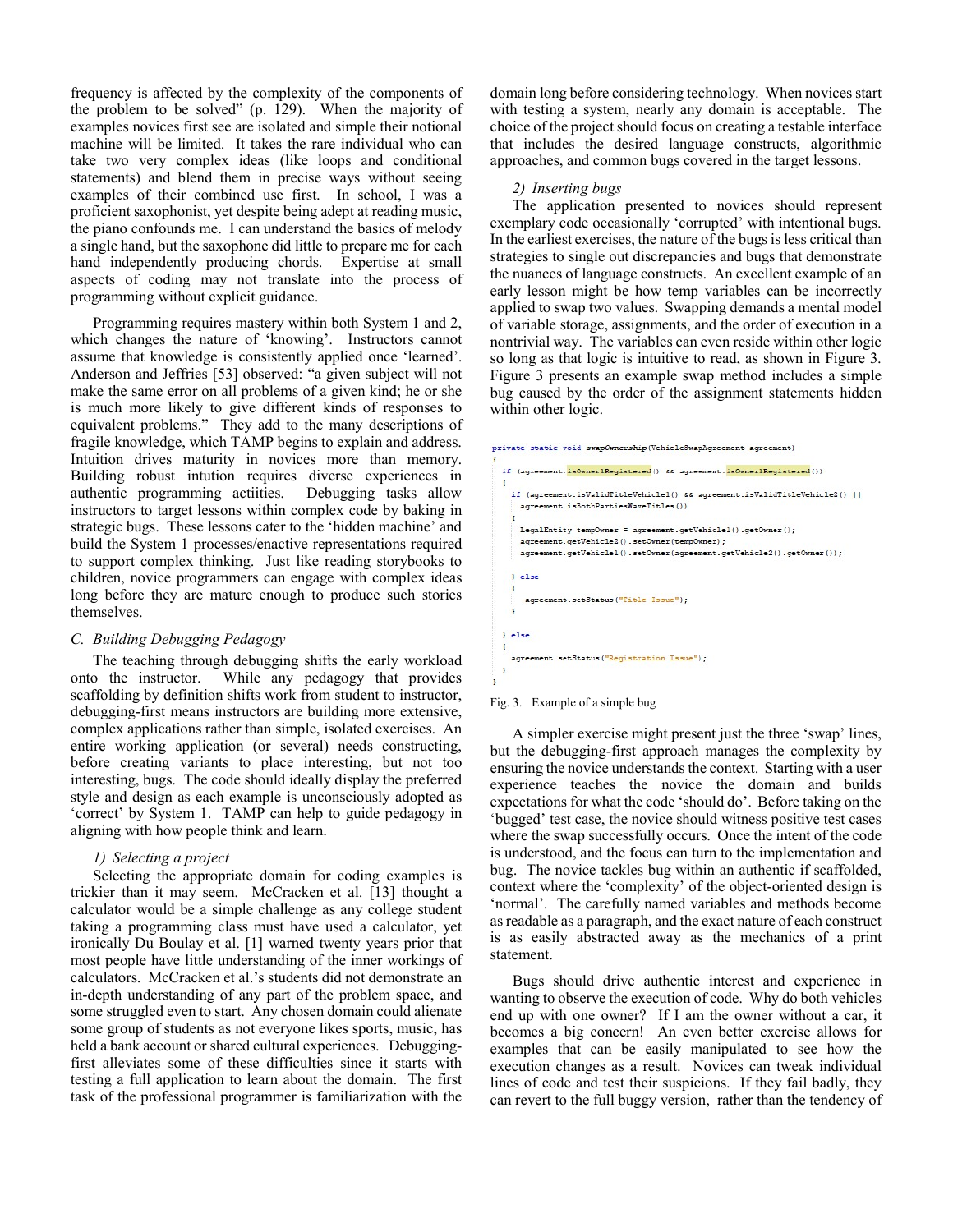novices to start from scratch when they get stuck [12]. Each successive attempt refines their mental model, rather than starting fresh. Debugging exercises provide self-regulated feedback. The desired outcome is known (from the test case), and the task continues until the code meets that expectation.

#### 3) Supporting Development

One of the critical roles of a programming instructor is monitoring and supporting the progress and development of novices. The literature within this paper only touches the surface of the ways novices thinking can go awry. The power of programming comes from its unlimited potential, yet this also applies to the ways of 'doing it wrong'. As a group, researchers classify novice errors, but this does little to help the individual without guidance on their mistake. Left to their own devices, novices often fall to mimicking or modifying existing samples, equating learning to completing projects. Long term success, particularly as a debugger, may depend on learning to form robust mental models of the problem and solution [48], [49], [54], [55]. Debugging-first exercises focus on understanding, not results. It may be easier to cheat if the task stops with correcting the bug, but a simple remedy is to require the learner to explain the cause of the bug and the rationale of the fix. Being asked to explain code makes learning personal. It is not about producing code by any means, including unintentional plagiarism, but about your personal understanding of the process, both technical and domain.

Instructors can leverage debugging to discuss requirements, design, writing code, and testing to place the programming language as a means, not an end. Language skills are essential, yet introduced too early can promote anxiety [42]. By starting with debugging, learners achieve small wins that appear significant because of the broader context. Rather than printing a trivial message, they prevented a person from losing their car! By showing complex examples like Figure 3, new constructs become familiar even before they are fully understood. Novices become accustomed to reading code as functional chunks, discovering patterns of use, while building an understanding of language constructs. By starting with purpose, as described by domain and test cases, the top-down approach becomes a more natural and comfortable task compared with explaining the purpose of a handful of decontextualized lines of code. Interpreting code is "an accurate indicator of debugging strategy and speed" [48, p. 81] and TAMP suggests also contributes to the intuition required to be a successful designer.

#### IV. NEXT STEPS

This paper proposes a debugging-first pedagogy as a way of helping struggling novices. Theory drives the concept and application of debugging-first, yet no matter how wellsupported still requires empirical evaluation. Next steps include creating full 'debugging-first' exercises and measuring student responses. Such a study should ideally compare against traditional pedagogy using experimental, pseudo-experimental, or single-subject approaches. Statistical comparison alone may or may not reveal the nature of the intervention using conventional measures of classroom progress. The inevitable goal is to promote the full skillset of programming and a metacognitive understanding of the process. If these measures do not already exist as quantitative measures, a corresponding

mixed-methods approach could capture quantitative measures of progress. Specifically, measures of self-efficacy, motivation, frustration, and attitudes towards learning would provide interesting comparisons on the 'non-cognitive' impacts of each approach.

#### ACKNOWLEDGMENT

This paper is an offshoot of my dissertation research, focusing on the formation of TAMP. I have significantly benefited from the advice of my advisor and committee: Drs. Sean Brophy, Michael Loui, and Ruth Streveler. I also want to thank my wife for continued patience and apologize to my dogs for many missed walks.

#### **REFERENCES**

- [1] B. Du Boulay, T. O'Shea, and J. Monk, "The black box inside the glass box: presenting computing concepts to novices," Int. J. Hum. Comput. Stud., vol. 51, no. 3, pp. 265–277, 1981.
- [2] D. Kahneman, Thinking, fast and slow. Macmillan, 2011.
- [3] J. S. B. T. Evans and K. E. Frankish, In two minds: Dual processes and beyond. Oxford University Press, 2009.
- [4] S. Wiedenbeck, "Novice/expert differences in programming skills," Int. J. Man. Mach. Stud., vol. 23, no. 4, pp. 383–390, 1985.
- [5] E. Soloway, "Learning to program = Learning to construct mechanisms," Commun. ACM, vol. 29, no. 9, pp. 850–858, 1986.
- [6] J. Siegmund et al., "Understanding understanding source code with functional magnetic resonance imaging," pp. 378–389, 2014.
- [7] S. R. Portnoff, "The introductory computer programming course is first and foremost a language course," ACM Inroads, vol. 9, no. 2, pp. 34–52, 2018.
- [8] R. D. Pea, "Language-Independent Conceptual 'Bugs' in Novice Programming," J. Educ. Comput. Res., vol. 2, no. 1, pp. 25–36, 1986.
- [9] J. Bonar and E. Soloway, "Preprogramming knowledge: A major source of misconceptions in novice programmers," Human-Computer Interact., vol. 1, pp. 133–166, 1985.
- [10] B. Du Boulay, "Some Difficulties of Learning to Program," J. Educ. Comput. Res., vol. 2, no. 1, pp. 57–73, 1986.
- [11] B. B. Morrison, B. Dorn, and M. Guzdial, "Measuring cognitive load in introductory CS," Proc. tenth Annu. Conf. Int. Comput. Educ. Res. - ICER '14, pp. 131–138, 2014.
- [12] D. N. Perkins, C. Hancock, R. Hobbs, F. Martin, and R. Simmons, "Conditions of Learning in Novice Programmers," J. Educ. Comput. Res., vol. 2, no. 1, pp. 37–55, 1986.
- [13] M. McCracken et al., "A multi-national, multi-institutional study of assessment of programming skills of first-year CS students," ACM SIGCSE Bull., vol. 33, no. 4, p. 125, 2001.
- [14] R. Lister, "Toward a Developmental Epistemology of Computer Programming," Proc. 11th Work. Prim. Second. Comput. Educ. ZZZ - WiPSCE '16, pp. 5–16, 2016.
- [15] J. S. Bruner, "On cognitive growth," in Studies in cognitive growth: A collaboration at the center for cognitive studies, Wiley and Sons, 1966, pp. 1–29.
- [16] J. S. Bruner, "On cognitive growth II," in Studies in cognitive growth: A collaboration at the center for cognitive studies, Wiley and Sons, 1966, pp. 30–67.
- [17] J. S. Bruner, Toward a theory of instruction, vol. 59. Harvard University Press, 1966.
- [18] R. Lister et al., A multi-national study of reading and tracing skills in novice programmers, vol. 36, no. 4. 2004.
- [19] D. Perkins and F. Martin, "Fragile knowledge and neglected strategies in novice programmers," Washington, DC, 1985.
- [20] I. Utting et al., "A Fresh Look at Novice Programmers' Performance and Their Teachers' Expectations Ian," in Proceedings of the ITiCSE working group reports conference on Innovation and technology in computer science education-working group reports, 2013, pp. 15–31.